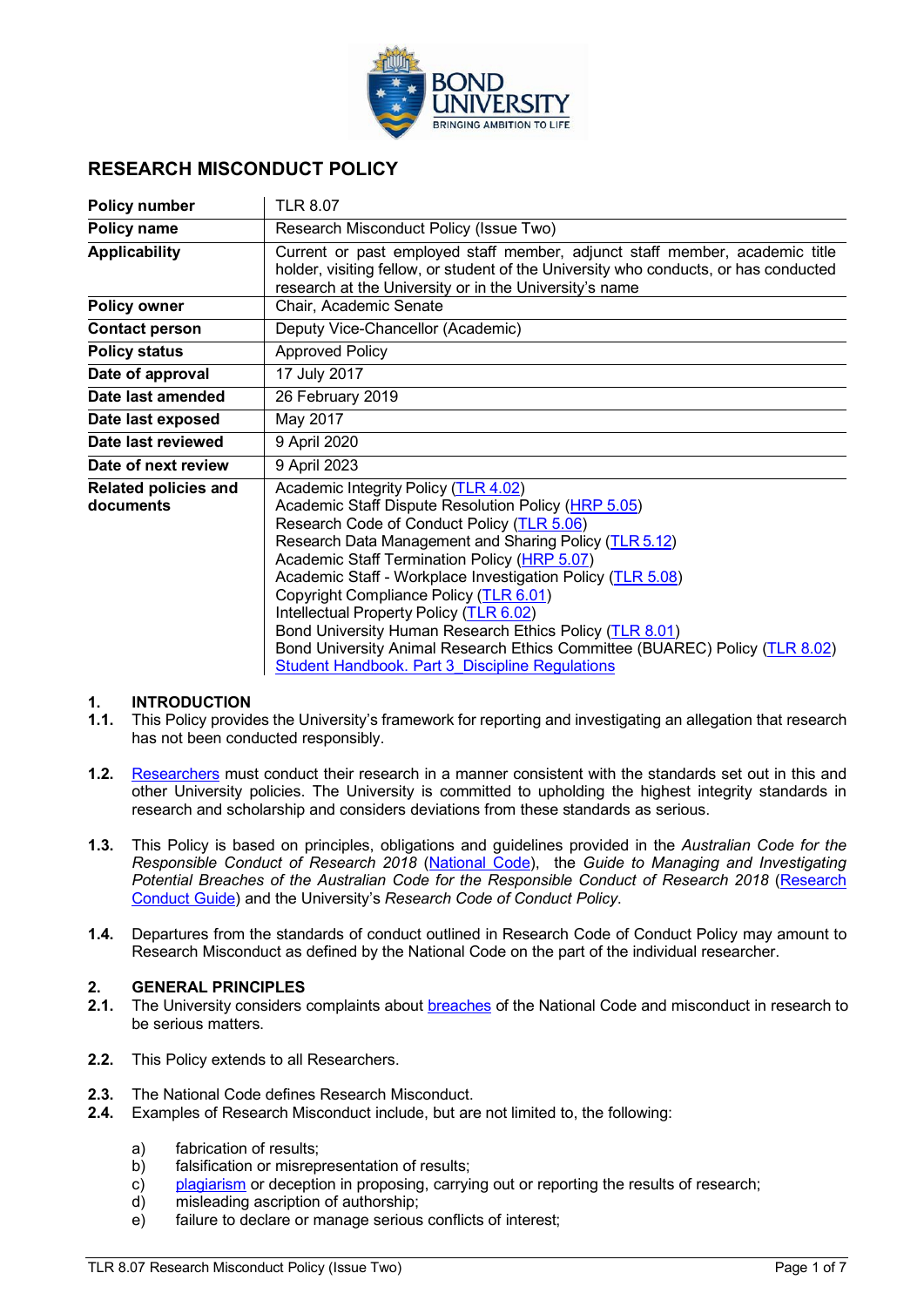- f) falsification or misrepresentation to obtain funding
- g) conducting research without ethics approval;
- h) risking the safety of human participants, or the wellbeing of animals or the environment;
- i) deviations from the National Code that occur through gross or persistent negligence;
- j) willful concealment or facilitation of research misconduct by others.
- **2.5.** Repeated or continuing breaches may also constitute Research Misconduct and do so where these have been the subject of previous counselling or specific direction.
- **2.6.** Research Misconduct does not include honest differences in judgment in management of a research project and may not include honest errors that are minor or unintentional. However, a Breach will require specific action by supervisors and responsible officers of the University.
- **2.7.** Investigations must be carried out in accordance with the principles of natural justice and the rules of procedural fairness, and, to the extent appropriate, in a way which respects the confidentiality of witnesses and people providing information to the investigator as part of the investigation.
- **2.8.** Every reasonable effort will be made to restore the reputation of any Researcher alleged to have engaged in improper conduct of research when such complaints cannot be substantiated.

# **3. REPORTING CONCERNS ABOUT RESEARCH CONDUCT**<br>**3.1.** When an individual has concerns or queries about the conduct

- **3.1.** When an individual has concerns or queries about the conduct of research, including potential Research Misconduct, they may consult and seek advice from or report this to a designated Research Integrity Adviser, an Associate Dean (Research) or [Research Integrity Office.](#page-4-0)
- **3.2.** Once a complaint has been raised about the conduct of research involving a Researcher, it is the responsibility of the Research Integrity Adviser or Associate Dean (Research) to notify the Research Integrity Office
- **3.3.** The Research Integrity Adviser's role does not extend to assessment or investigation of the complaint. The Research Integrity Adviser must not contact a person who is the subject of the concern and must not be involved in any subsequent inquiry.
- **3.4.** The procedure for dealing with complaints of Research Misconduct is outlined below commencing at 4. Procedure for Managing Complaints or Information about Potential Research Misconduct.

#### **4. PROCEDURE FOR MANAGING COMPLAINTS OR INFORMATION ABOUT POTENTIAL RESEARCH MISCONDUCT**

- **4.1.** The Complainant should provide all available information relevant to the complaint to the Research Integrity Adviser or Research Integrity Office.
- **4.2.** The Research Integrity Office should inform the [Designated](#page-3-3) Officer and the [Organisational Unit Head](#page-3-4) of the Respondent without undue delay.
- **4.3.** Nothing within this procedure precludes the Designated Officer making reasonable efforts to resolve a breach provided these actions are consistent with the National Code, [Research Conduct Guide,](https://nhmrc.gov.au/about-us/publications/guide-managing-and-investigating-potential-breaches-code) the Research Code of Conduct Policy and this Policy.

# **5. PRELIMINARY ASSESSMENT**<br>**5.1.** The Preliminary Assessment is a

- **5.1.** The Preliminary Assessment is an initial procedure that involves the Assessment Officer making discreet enquiries to obtain facts and information, evaluating them, and finally assessing whether the complaint, if proven, would constitute a Breach or Research Misconduct.
- **5.2.** If it is found that is no substance to the Research Misconduct complaint, no further action will be taken in relation to the Respondent. Where no substance to the Research Misconduct complaint is found, no records of any Preliminary Assessment will be kept on Respondent's personal or student file held by the University.
- **5.3.** Where it is found there is substance to a complaint about improper conduct of research, the matter will be referred by the Designated Officer for Preliminary Investigation.
- **5.4.** If, in the assessment of the Designated Officer, the matter may constitute a Breach, appropriate corrective action should be taken. Appropriate corrective action may be referral to other institutional processes, including local resolution.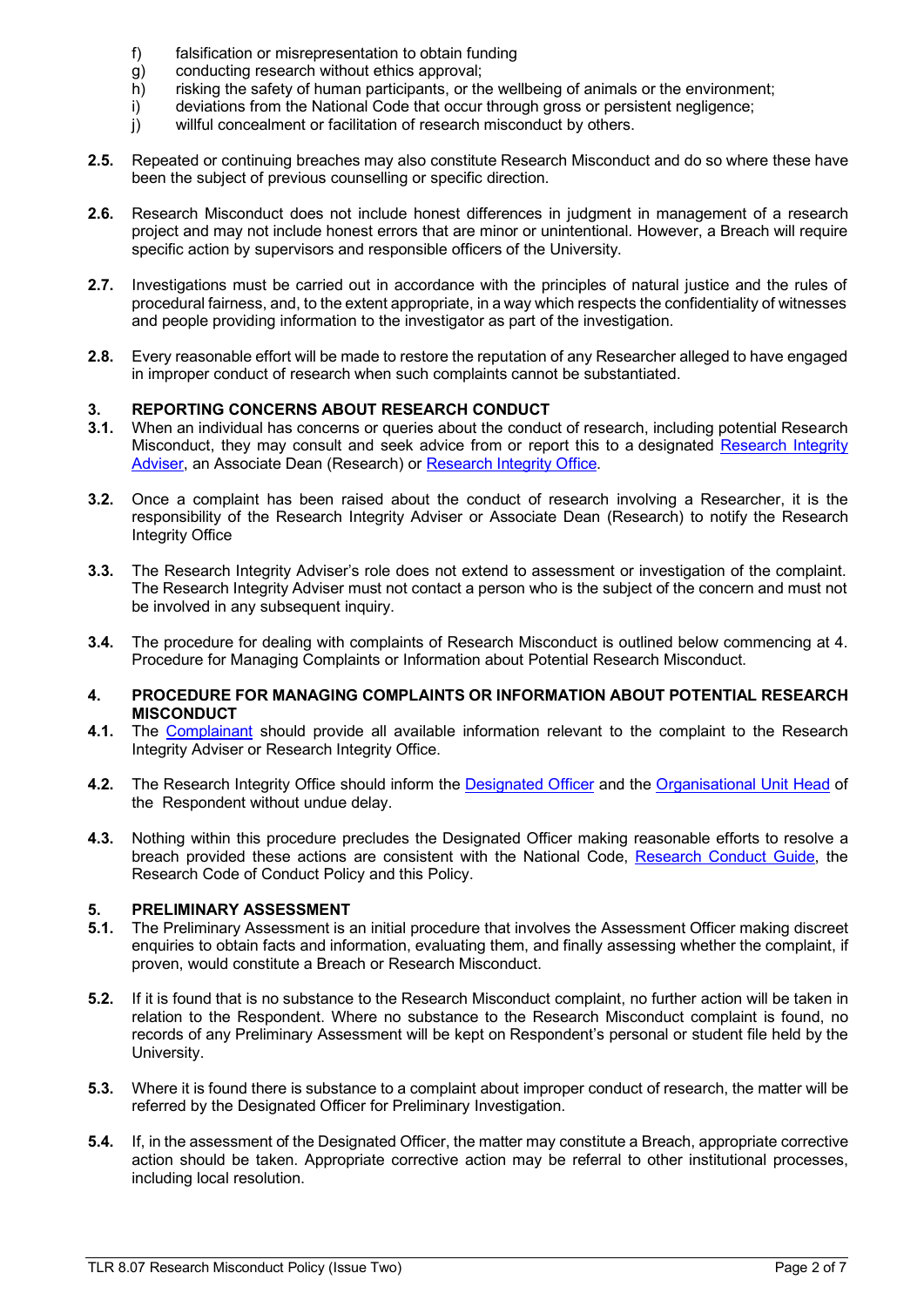- **5.5.** An individual who makes a complaint concerning the actions or omissions of another individual that the Designated Officer deems frivolous and/or vexatious may be dealt with in accordance with the University's provisions for managing Disputes or Grievances.
- **5.6.** Nothing in this section prevents the Designated Officer from proceeding directly to Preliminary investigation.

# **6. PRELIMINARY INVESTIGATION**

- Upon the decision to refer a complaint of Research Misconduct for Preliminary Investigation, the Designated Officer in conjunction with the Organisational Unit Head must inform the Respondent.
- **6.2.** Where the Respondent is a current or past student Researcher, the University Registrar must be advised that a Preliminary Investigation is to occur in accordance with this Policy.
- **6.3.** Where the Respondent is a Researcher not applicable to clause 6.2 above, the Director, Human Resources must be advised that a Preliminary Investigation is to occur in accordance with this Policy.
- **6.4.** The Designated Officer will conduct a Preliminary Investigation to establish whether a prima facie case of Research Misconduct or a Breach exists. The Preliminary Investigation will include an interview with the Respondent.
- **6.5.** Following the Preliminary Investigation, the Designated Officer must recommend to the Responsible Executive Officer whether the complaint should be:
	- a) dismissed;
	- b) if a Breach, referred to the Organisational Unit Head with instructions as to how it is to be handled; or
	- c) investigated further through the commissioning of a Research Misconduct inquiry (see clause 7. below). The [Responsible Executive Officer](#page-4-1) may then commission an Inquiry Panel to further investigate the complaint.
- **6.6.** Every reasonable effort should be taken to restore the reputation of anyone alleged to have engaged in improper conduct of research when such complaints cannot be substantiated.

### **7. RESEARCH MISCONDUCT INQUIRY**

**7.1.** Upon their decision to refer a complaint of Research Misconduct to a Research Misconduct Inquiry, the Designated Officer in consultation with the Organisational Unit Head must inform the Respondent and the Director, Human Resources or University Registrar, as appropriate, that a Research Misconduct Inquiry is to occur in accordance with this Policy.

#### **Composition of the Inquiry Panel**

- **7.2.** The Designated Officer nominates the members of the Inquiry Panel which will consist of at least three (3) suitable members, including:
	- a) one member with knowledge and experience in an associated field of research;<br>b) one member who is familiar with the responsible conduct of research and this P
	- one member who is familiar with the responsible conduct of research and this Policy; and
	- c) one member with experience on similar panels, or with related experience or expertise.

Selection of the panel will consider the Research Conduct Guide for consideration for member selection. All members must, as far as possible, be free from bias and must declare any conflict of interest. To achieve this membership, the University may draw on its own staff or externally as required.

- **7.3.** A person appearing before the Inquiry Panel may be accompanied by a support person who may be another member of staff or a Union representative provided that the support person is not a currently practising lawyer.
- **7.4.** The Inquiry Panel must abide by confidentiality requirements and must impress upon all persons involved in the Research Misconduct Inquiry their obligation to keep details of the Research Misconduct Inquiry confidential.

#### **Responsibility of the Inquiry Panel**

**7.5.** The Inquiry Panel will produce and present a written report to the Designated Officer. The Designated Officer will finalise the Report, making further recommendations as appropriate, and present it to the Responsible Executive Officer. The Responsible Executive Officer must consider the findings and, in consultation with the Director, Human Resources or University Registrar, as appropriate, determine if a Breach or Research Misconduct has occurred. The principles of fairness are fundamental to the conduct of the investigation.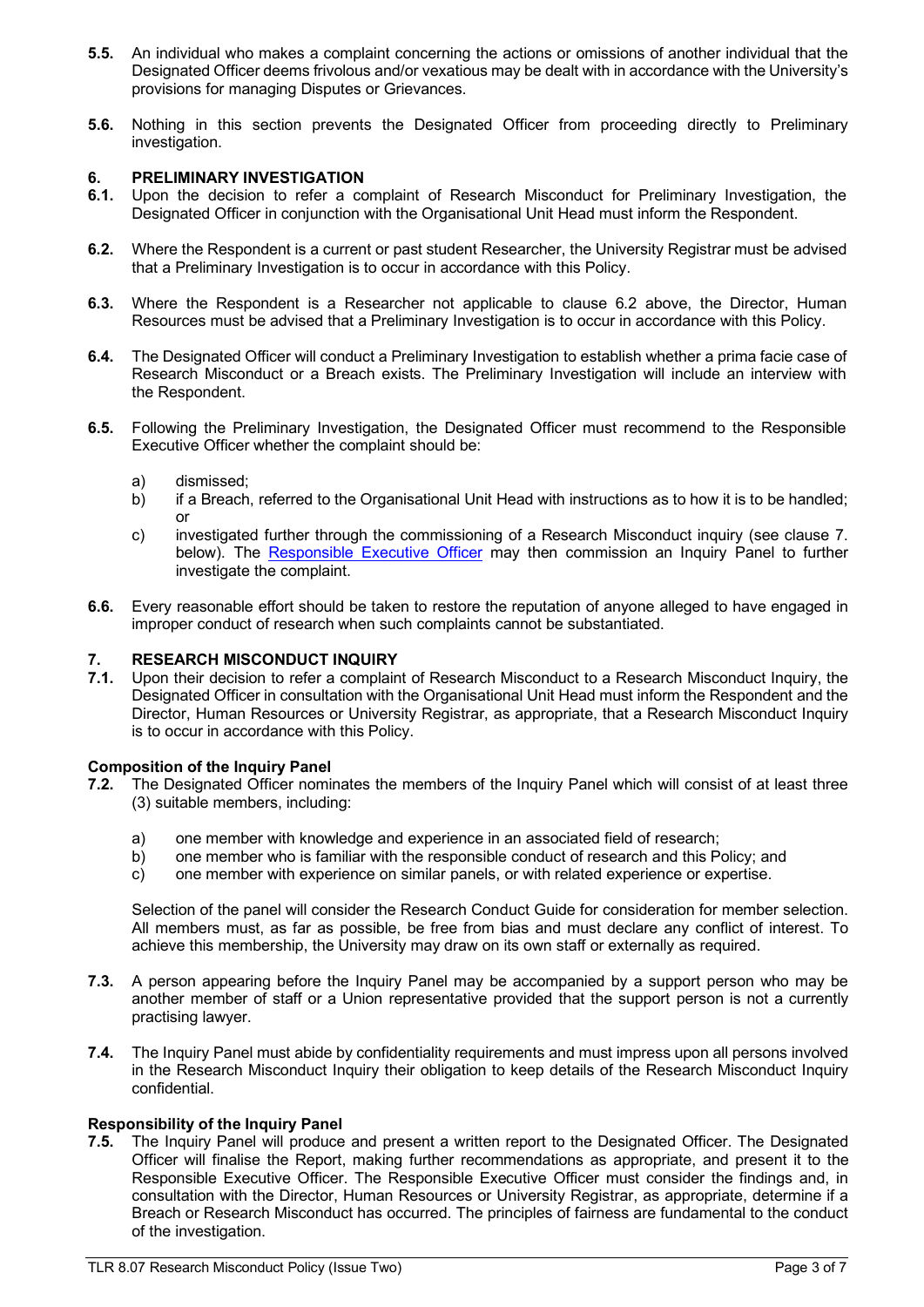**7.6.** Panel members have the rights to present a dissenting view and there should be an opportunity for panel members to provide a dissenting view for inclusion in draft and final reports of the Inquiry.

# 8. **SUBSEQUENT ACTIONS**<br>**8.1.** If, at the conclusion of ar

- **8.1.** If, at the conclusion of any of the above proceedings, it is determined that a Breach or Research Misconduct has occurred then the Responsible Executive Officer should inform the Vice-Chancellor and appropriate corrective steps may be taken as set out below:
	- a) Where a matter concerns Research Misconduct by student Researcher, the Responsible Executive Officer will advise the University Registrar, who will update the Student record.
	- b) Where a matter concerns Research Misconduct by a Researcher not applicable to clause 8.1(a) above, the Responsible Executive Officer will advise the relevant Organisational Unit Head, and the Director of Human Resources, who will update the Researcher's personal file held by the University.
	- c) Subject to the requirements of privacy legislation and any relevant Enterprise Agreement, the Responsible Executive Officer must inform all relevant parties of the findings from the Inquiry and, where appropriate, the actions taken by the University. Relevant parties may include affected researchers, including those at other institutions; all funding organisations; journal editors; and professional registration bodies. The public record, including publications, may need to be corrected if Research Misconduct has affected the research findings and their disseminations.
	- d) Subject to the requirements of privacy legislation, if Research Misconduct is found to exist, advice of this must be given to the relevant officer of any funding agency directly supporting the Respondent, in accordance with the notification rules of the agency.
- **8.2.** Every reasonable effort should be made to restore the reputation of anyone alleged to have engaged in improper conduct of research when such complaints are not substantiated.

# **9. PROCEDURAL REVIEW**

**9.1.** Requests for a Procedural Review of an investigation conducted in accordance with this Policy will only be considered on the grounds of procedural fairness. If a Procedural Review on the grounds of procedural fairness is required, this Procedural Review will be conducted by the [Review Officer](#page-4-2) and may be conducted in accordance with the Academic Staff – Dispute Resolution Policy (HRP 5.05) or the Student Handbook: Part 3 Discipline Regulations, as appropriate.

#### **10. DEFINITIONS**

<span id="page-3-4"></span><span id="page-3-3"></span><span id="page-3-2"></span><span id="page-3-1"></span><span id="page-3-0"></span>

| <b>Assessment Officer</b>                   | A Research Integrity Adviser selected by the Designated Officer. Must not be<br>associated with the Organisational Unit where the complaint is directed.                                                                                                                           |
|---------------------------------------------|------------------------------------------------------------------------------------------------------------------------------------------------------------------------------------------------------------------------------------------------------------------------------------|
| <b>Breach</b>                               | A less serious deviation from the Research Code of Conduct Policy or the National<br>Code than Research Misconduct. May be characterised as lacking both intent and<br>significant consequences.                                                                                   |
| Complainant                                 | An individual who has made a complaint about a potential breach of the Research<br>Code of Conduct Policy or the National Code.                                                                                                                                                    |
| <b>Designated Officer</b>                   | Chair, Bond University Human Research Ethics Committee (BUHREC). Provides<br>oversight of the management and investigation of the conduct of research or potential<br>breaches of the National Code.                                                                               |
| <b>Organisational Unit</b><br>Head          | Executive Dean, Centre Director or equivalent.                                                                                                                                                                                                                                     |
| Plagiarism                                  | Defined in the University's Academic Integrity Policy.                                                                                                                                                                                                                             |
| <b>Researcher</b>                           | Current or past employed staff member, adjunct staff member, academic title holder,<br>visiting fellow or student of the University who conducts or has conducted research<br>at the University or in the University's name.                                                       |
| <b>Research Integrity</b><br><b>Adviser</b> | Persons with research experience, knowledge of the University's policy and<br>management structure, and familiarity with accepted practices in research who is<br>appointed to provide advice on research integrity to researchers and students in<br>accordance with this Policy. |
|                                             | The Responsible Executive Office appoints at least one Research Integrity Adviser<br>from each Faculty.                                                                                                                                                                            |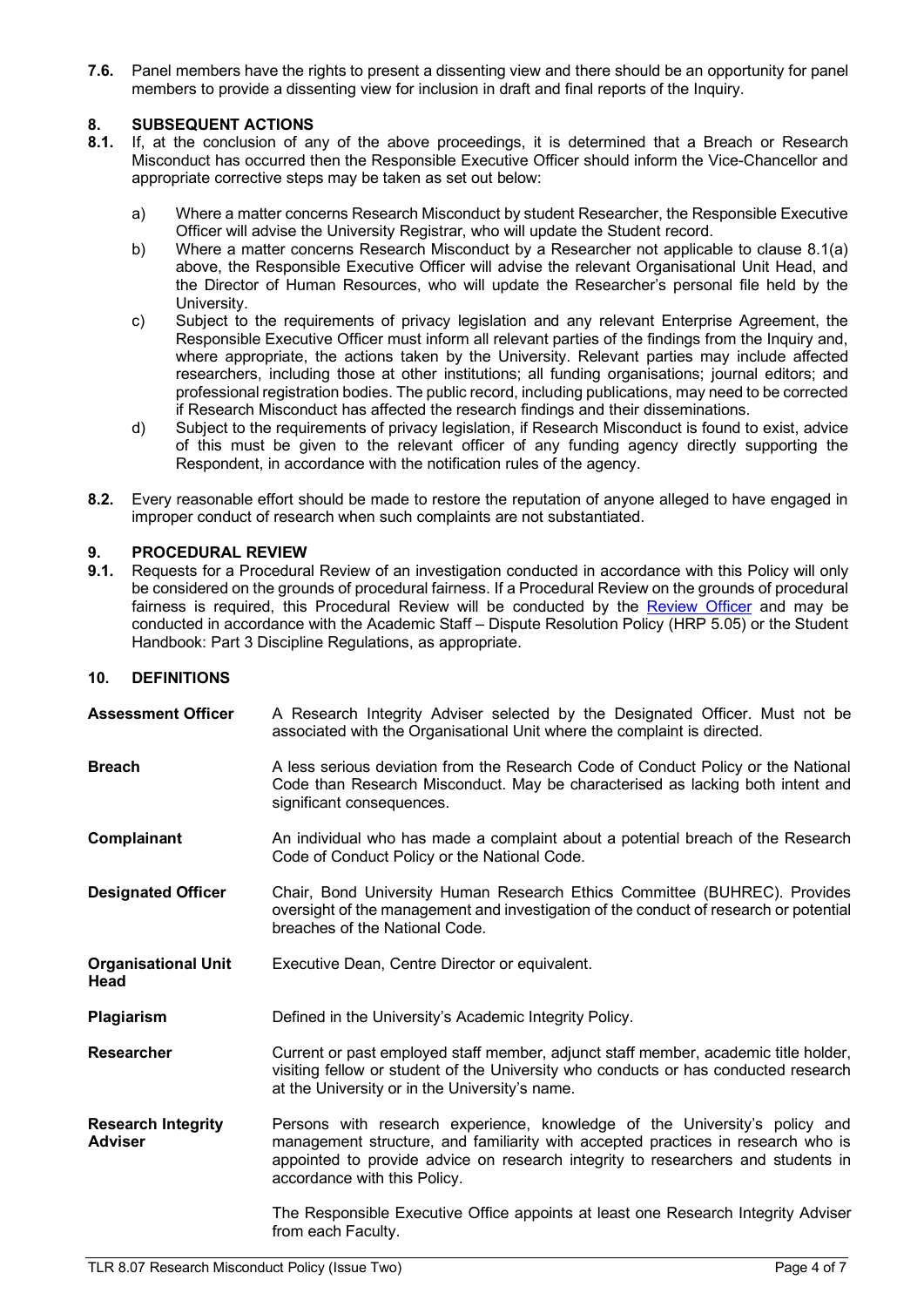Point of contact for:

- advice regarding matters within the scope of this Policy; and
- anyone wishing to report anallegation of potential Breach of the Research Code of Conduct Policy or the National Code.

The role does not extend to investigation or assessment of the complaint.

- <span id="page-4-0"></span>**Research Integrity Office** Office of Research Services. Provides education and advice on responsible conduct of research to all staff, research students, and provides support to Research Integrity Advisers. Develops and manages processes related to the responsible conduct of research. **Respondent** An individual subject to a complaint about a potential breach of the Research Code of Conduct Policy or the National Code.
- <span id="page-4-1"></span>**Responsible Executive**  Deputy Vice Chancellor (Academic). **Officer**
- <span id="page-4-2"></span>**Review Officer** A senior officer not fulfilling any of the roles described above with responsibility for receiving requests for a procedural review of an investigation.

### 11. **RELATED PROCEDURES, GUIDELINES, AND FORMS**

Schedule 1 [Examples of a Breach of the Research Code](#page-5-0)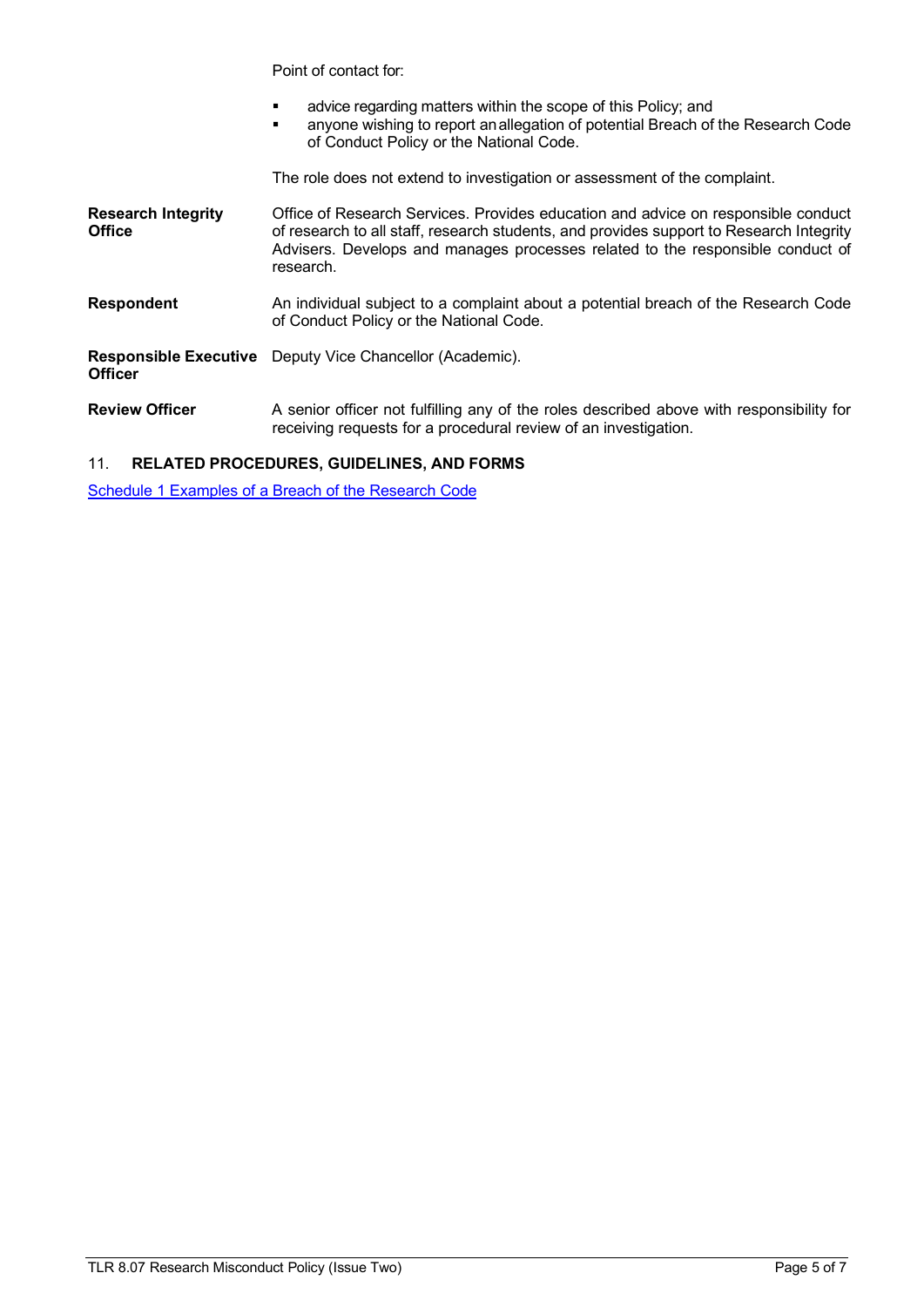### <span id="page-5-0"></span>**Examples of a Breach of the Research Code include:**

#### **Not meeting required Re[search standards](https://www.gs.unsw.edu.au/policy/documents/researchcode.pdf)**

- a) conducting Research without ethics approval as required by the National Statement on Ethical [Conduct in Human Research a](https://www.nhmrc.gov.au/about-us/publications/national-statement-ethical-conduct-human-research-2007-updated-2018)nd the Australian Code for the Care and Use of Animals for [Scientific Purposes](https://www.nhmrc.gov.au/about-us/publications/australian-code-care-and-use-animals-scientific-purposes)
- b) failing to conduct Research as approved by an ethics review body
- c) conducting research without the requisite approvals, permits or licenses required by laws, regulations, disciplinary standards and Bond University policies related to the responsible and/or safe conduct of research
- d) failing to conduct research in conformity with the issued approvals, permits or licences in accordance with required laws, regulations, disciplinary standards and Bond University policies relating to the responsible and/or safe conduct of research
- e) misusing research funds, such as, failing to expend grant funds in accordance with the funded proposal and/or funding agreement
- f) failing to conduct research related to Aboriginal and Torres Strait Islander peoples in a respectful manner and in conformity with the Ethical conduct in research with Aboriginal and Torres Strait Islander Peoples and communities: Guidelines for researchers and stakeholders
- g) concealing or facilitating breaches (or potential breaches) of the [Research Code b](https://www.gs.unsw.edu.au/policy/documents/researchcode.pdf)y others

#### **Fabricating, falsifying and misrepresenting research**

- h) fabricating, falsifying or misrepresenting research data or source material
- i) falsifying and/or misrepresenting any matter in the course of seeking or obtaining funding, or reporting to funding bodies

#### **Failing to adhere to the Bond University Academic Integrity Policy**

- j) plagiarising someone else's work, including theories, concepts, research data and source material
- k) duplicating publication (also known as redundant or multiple publication, or selfplagiarism), without proper acknowledgment of the source or sources
- l) contract cheating (making use of ghost writing) (see doi: 10.1.1.120.5440 on CiteSeerX)

#### **Failing to adhere to the Bond University [Research Data Management](https://www.gs.unsw.edu.au/policy/documents/researchdataproc.pdf) and Sharing Policy**

- m) failing to appropriately maintain and retain research records, data and/or source material
- n) losing or inappropriately destroying research records, research data and/or source material contrary to Bond University policies
- o) inappropriately disclosing, or accessing, research records, research data, and/or source material

#### **Poor supervision**

p) failing to provide adequate guidance or mentorship to a Researcher on responsible research conduct

#### **Failing to adhere to the Bond University [Authorship Policy](https://www.gs.unsw.edu.au/policy/documents/researchauthorproc.pdf)**

- q) failing to fairly acknowledge the contribution of others involved in the Research who do not meet the minimum criteria for authorship, such as laboratory assistants, supervisors or the funding body
- r) attributing authorship to individuals without their consent
- s) failing to obtain the permission of an Author to publish work which is substantially theirs
- t) misleading ascription of authorship, including failing to offer authorship to those whose contribution warrants inclusion or awarding authorship to those who do not meet the minimum criteria
- u) intentionally excluding a Researcher who has contributed to the acquisition of funding, or the collection of Research Data from its analysis or interpretation of Research Data

#### **Failing to disclose and/or manage conflicts of interest**

v) failing to disclose or manage conflicts of interest in accordance with the Bond